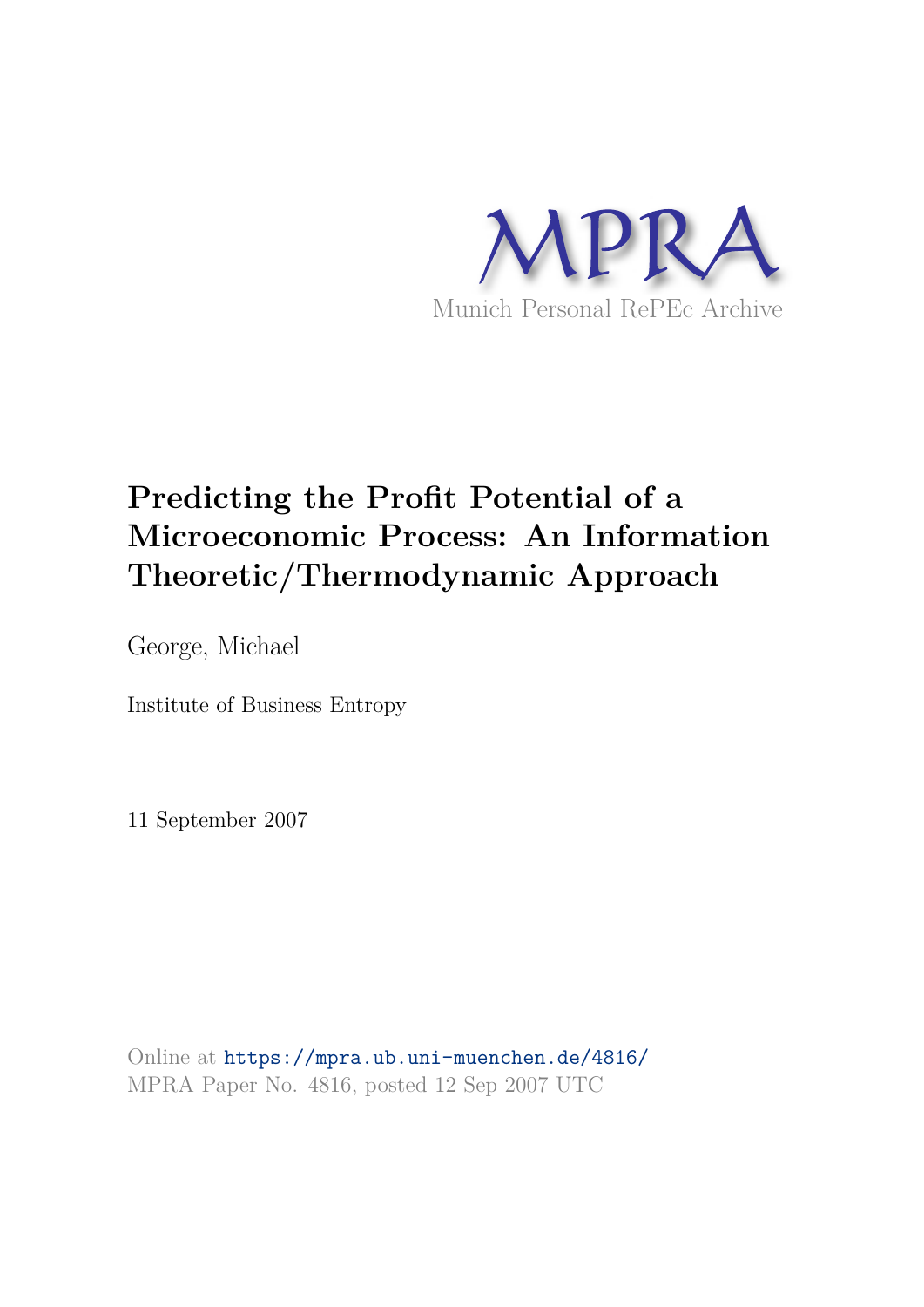# **Predicting the Profit Potential of a Microeconomic Process: An Information Theoretic/Thermodynamic Approach**

Michael L. George<sup>1</sup>

*A theory is the more impressive the greater the simplicity of its premises, the more different kinds of things it relates, the more extended its area of applicability. Therefore the deep impression that classical thermodynamics made upon me. It is the only theory of universal content which I am convinced will never be overthrown.* 

Albert Einstein

#### **Abstract**

It would be of great benefit if management could predict the huge profit benefit that would result from modest investments in process improvement initiatives such as Lean, Six Sigma and Complexity reduction. While the application of these initiatives was initially restricted to manufacturing, they have been expanded to product development, marketing, and indeed all microeconomic processes... This paper derives an equation that, subject to further testing, appears to make such a profit prediction possible allowing a rational investment in microeconomic process improvement.

That the profit of a company is greatly increased by the reduction of internal waste was originally demonstrated by Henry Ford, but has been greatly extended by Toyota. All waste in a process results in longer lead times from the injection of work into the process until its delivery to the customer or user. Thus the increase in profit is principally driven by the reduction of lead time. The lead time of any process is governed by Little's Law.

The central result of this paper is that the reduction of Little's Law leads to an equation for the reduction of process Entropy in analogy to thermodynamic waste in a heat engine. Case studies are used to estimate the magnitude of Boltzmann's Constant for Microeconomic processes. The resulting Equation of Profit allows the prediction of the amount of waste cost elimination based on explicit Lean, Six Sigma and Complexity reduction parameters.

Key Words: Profit Increase Prediction; Process Entropy; Information; Complexity; Waste; Equation of Profit; Little's Law; Business Analogies with Thermodynamics; Boltzmann's Constant of Business; Carnot; Shannon

Classification:C51,D2,D8,L6,L7,L8,L11,L15,M21 ftp://65.115.58.47/econ/RePEc/PDF/ON%20the%20Thermodynamics%20of%20Profit0731.pdf

#### **Introduction:**

The efficiency of the transformation of Revenue to Profit not only drives the share value of corporations but also the destiny of economies, nations, and the career opportunities available to their citizens. That the former "Big 3" automakers did not immediately and universally apply the Toyota Production and Design Development System when it was well understood in the 1980's contributed to the massive loss of market share and human opportunity. Had the leaders of the "Big 3" been able to project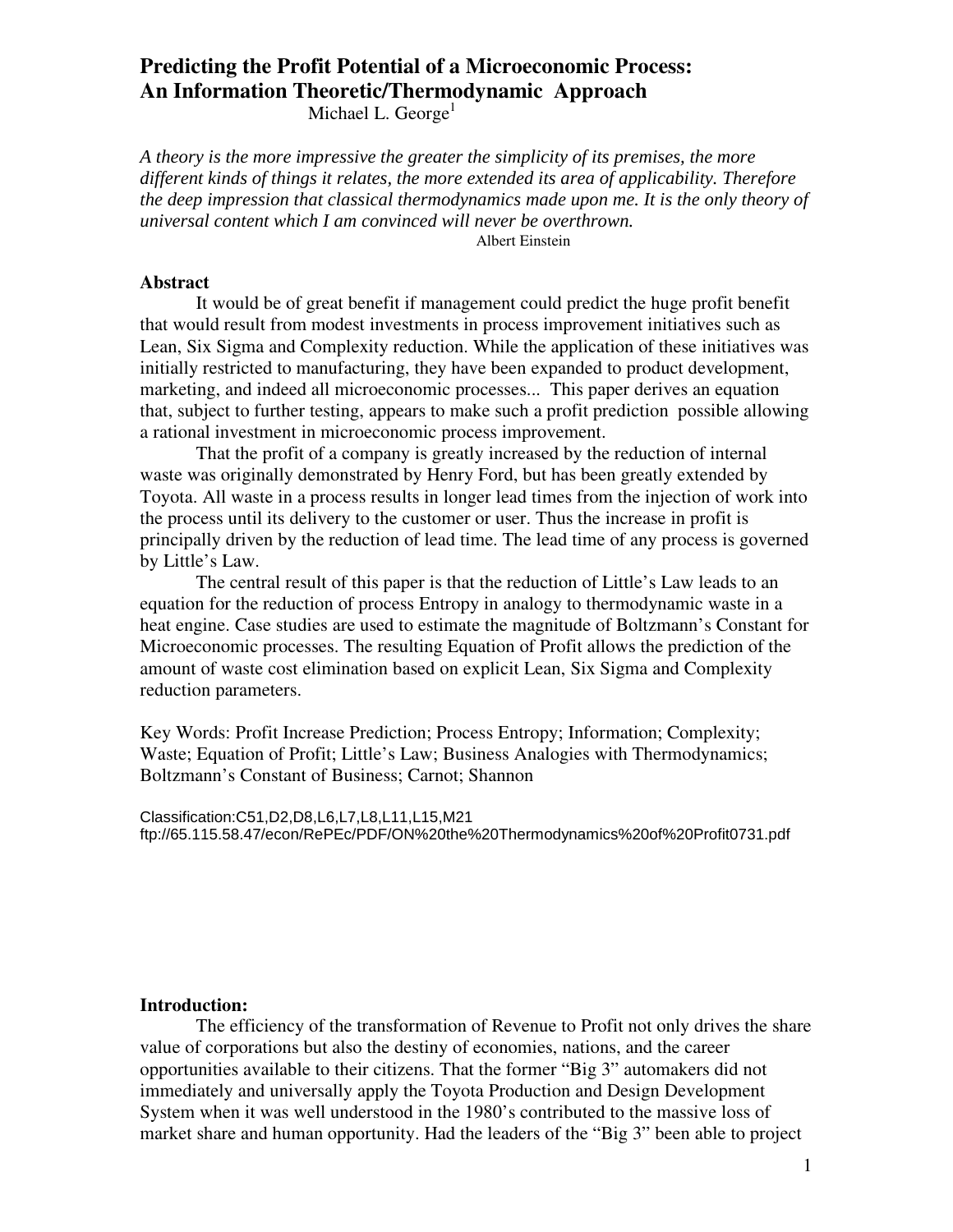that > 10% cost advantage and higher quality would result, they would more likely have taken immediate action. The goal of this paper is to propose an Equation of Profit that makes such projections possible...

 In 1824 Sadi Carnot wrote that the economic supremacy of Britain depended as much on her invention of the steam engine as on her Navy and Empire. Carnot sought to understand the maximum useful Work output that an engine could deliver for a given heat energy input. We will first describe Carnot's investigations<sup>2</sup> and then apply them to the profit in a business.

**Waste in an Engine:** Carnot, followed by Clausius, reasoned that, in each cycle, an engine receives heat energy  $Q_H$  from a Hot combustion source at temperature  $T_H$ . With each power stroke of the piston, the engine transforms part of this input energy into useful work to drive a shaft. The rest of the input energy is expelled as waste energy  $Q_C$ to the environment at the Cold sink temperature of  $T_c \approx 25^{\circ}$ C at which point the engine is ready to receive more heat energy, completing the cycle. Carnot discovered that a quantity known as the Entropy  $S = Q_H/T_H$  was drawn from the Hot source and at least that much Entropy was delivered to the Cold temperature sink even under ideal conditions:

Entropy = 
$$
S = \frac{Q_H}{T_H} = \frac{Q_C}{T_C}
$$
 (1)

thus the minimum waste energy  $Q_C$  delivered to the Cold temperature sink is Waste =  $Q_c \ge T_c S$  (2)

Minimum waste in an engine is proportional to entropy. According to (1) entropy falls as  $T_H$  increases. This discovery helped inform the development of engines, from the atmospheric engines of the  $18<sup>th</sup>$  Century which operated at 3% efficiency and about 100°C to the modern gas turbines which operate at 40% efficiency and 3000°C.

The explicit expression for the entropy of an ideal gas undergoing compression at a constant temperature is easily derived and will be useful in studying business waste:

Change in Entropy = 
$$
\Delta S = \int \frac{dQ}{T}
$$
, but from the 1<sup>st</sup> Law of Thermodynamics

dQ=dU+pdV where Q=heat,T=Temperature,U=internal energy,p=Pressure,V=Volume

$$
\Delta S = \int \frac{(dU + pdV)}{T} = \int \frac{(c_v dT + pdV)}{T} = \int \frac{pdV}{T}
$$
 for isothermal processes where dT=0

for a mole of an ideal gas,  $pV=RT$  and  $c_v$  is the specific heat

$$
\Delta S = \int \frac{RTdV}{VT} = R \int_{V_{initial}}^{V_{Final}} \frac{dV}{V} = R \log(V_{Final} - V_{Initial})
$$
 (3)

**Waste in a Business**: Since the minimum waste in an engine is proportional to the entropy, we will inquire if comparable entropy exists in a microeconomic process and if its' equation can similarly inform the reduction of waste and increase in business profit. If the company has W units of Work In Process Inventory<sup>3</sup> and ships products which contain C units per year, then the company turns inventory Z=C/W times per year. Each turn of inventory is analogous to a power stroke of an engine. W units of Revenue are drawn in at revenue/unit r, processed, and under ideal condition W units of cost are expelled at cost/unit c. The input revenue per turn is  $R_t = rW$ , where r is the average revenue per unit and W is the number of units. Likewise, a business expels cost per inventory turn of  $C<sub>i</sub>=cW$  where c is the average total cost per unit including indirect expenses such as G&A, R&D, Cost of Capital, etc. Notice that if we form the ratios: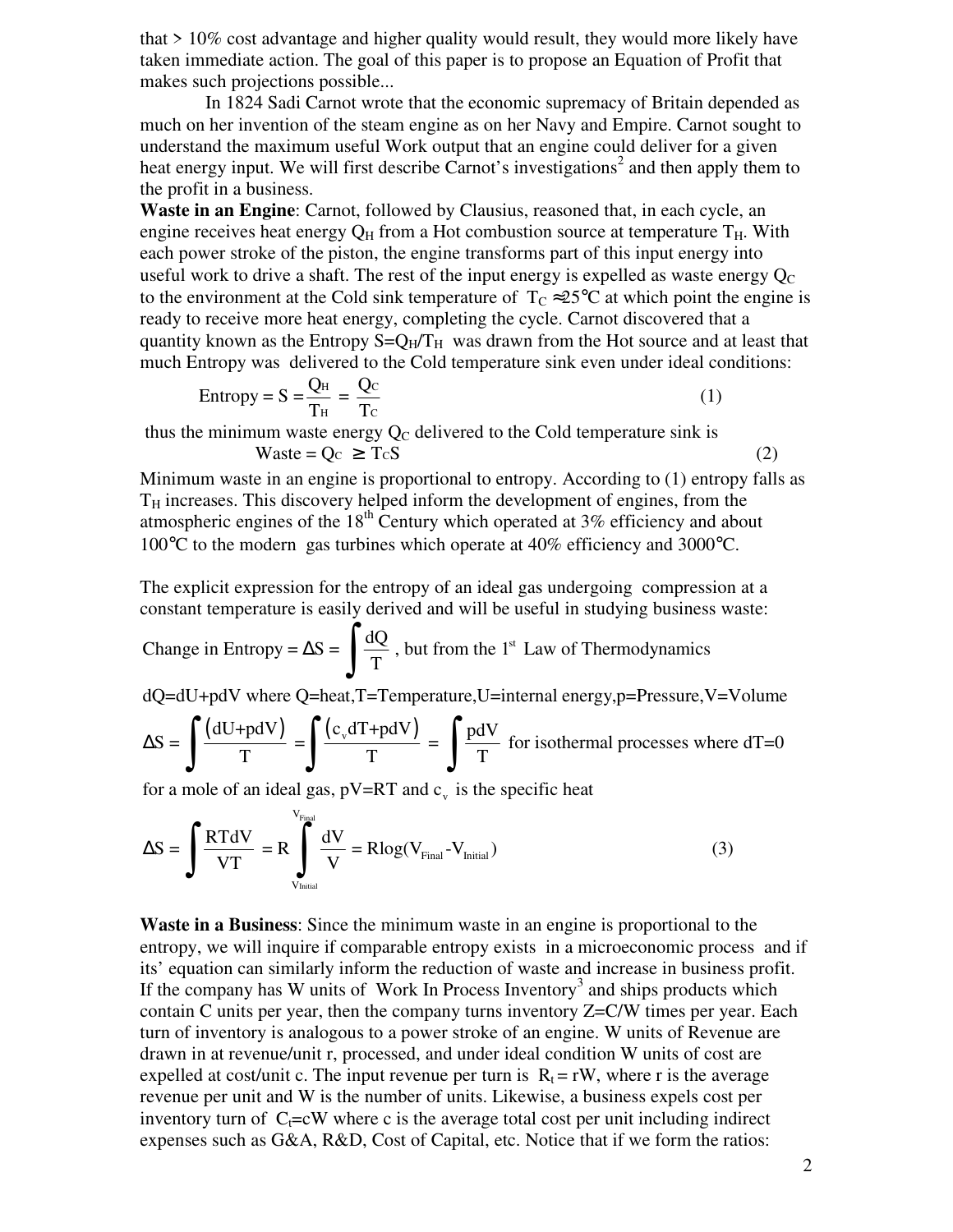## $\frac{R_t}{T} = \frac{rW}{W} = W = \frac{C_t}{T} = \frac{cW}{W} = W$ r r c c

Since under ideal conditions W units flow from Revenue to Cost, and we inquire if some function of W is related to the entropy and waste of a process.

(4)

### **Little's Law and Microeconomic Entropy**

The major intuitive insight that faster lead time led to waste elimination was due to Henry Ford. The Model T originally sold for \$850 and took 14 days to produce. Process improvement allowed the same car to be produced in 33 hours and sold for \$345. Kiichiro Toyota essentially adapted this process to the production of a variety of cars using what is now known as Lean production tools. This phenomenon has been observed in other microeconomic processes such as product development, marketing, planning, budgeting, etc<sup>4</sup>. Lead time is measured from the time of injection of raw material into the process to its completion as finished goods.<sup>5</sup>. The Lead Time of any process is governed by Little's Law<sup>4</sup>, The time per cycle of production from injection of work into a process to its completion is:

$$
Head Time of any Process = \frac{Number of Units of Work In Process}{Average Completion Rate} = \frac{W}{D} = \tau = time/cycle (5)
$$

As an example of Little's Law, if a process has WIP of 50 units and has an average completion rate of 2 units per hour, then the average time for a unit of WIP to transit the process is:

$$
Lead Time of Process = \frac{50 \text{ units}}{2 \text{units/hour}} = 25 \text{ hours}
$$

Even though the WIP may consist of a variety of different items having different completion times per task, only the average completion rate governs the lead time (often called cycle time) of the process. Moreover, Little's Law is distribution independent: whether the variety of task completion times follow a Gaussian distribution as in manufacturing, a Rayleigh distribution as in product development, or other is irrelevant to lead time. To discover if entropy exists in microeconomic processes, we transform Little's Law into a velocity equation by inversion:

Process Velocity = v =  $\frac{\text{Average completion Rate}}{\text{N}} = \frac{1}{\text{N}} = \frac{D}{\text{N}}$  cycles/unit time No. of Units of Work In Process  $=$   $\frac{1}{\tau}$  =  $\frac{B}{W}$  cycles/unit time (6)<br>No. of Units of Work In Process

This velocity is the number of manufacturing cycles completed per unit time. Clearly the velocity is inversely proportional to the Work In Process W and directly proportional to D. Assuming that Average completion Rate D= Market Demand, then D is a constant exogenous variable driven by the market during periods comparable to the lead time. The rate at which the velocity is accelerated is related to the rate at which W can be reduced. Thus -dW/dt as a factor in the force reducing the WIP and hence accelerating the process. Taking the first derivative of (6) we obtain:

Acceleration = 
$$
a = \frac{dv}{dt} = -\frac{D}{W^2} \frac{dW}{dt}
$$
 cycles/(units of time)<sup>2</sup> (7)

This is the acceleration of the velocity with which the WIP completes the cycle from Raw Material to Finished Goods. Following Boltzmann, we will employ Newton's  $2<sup>nd</sup>$  Law of motion: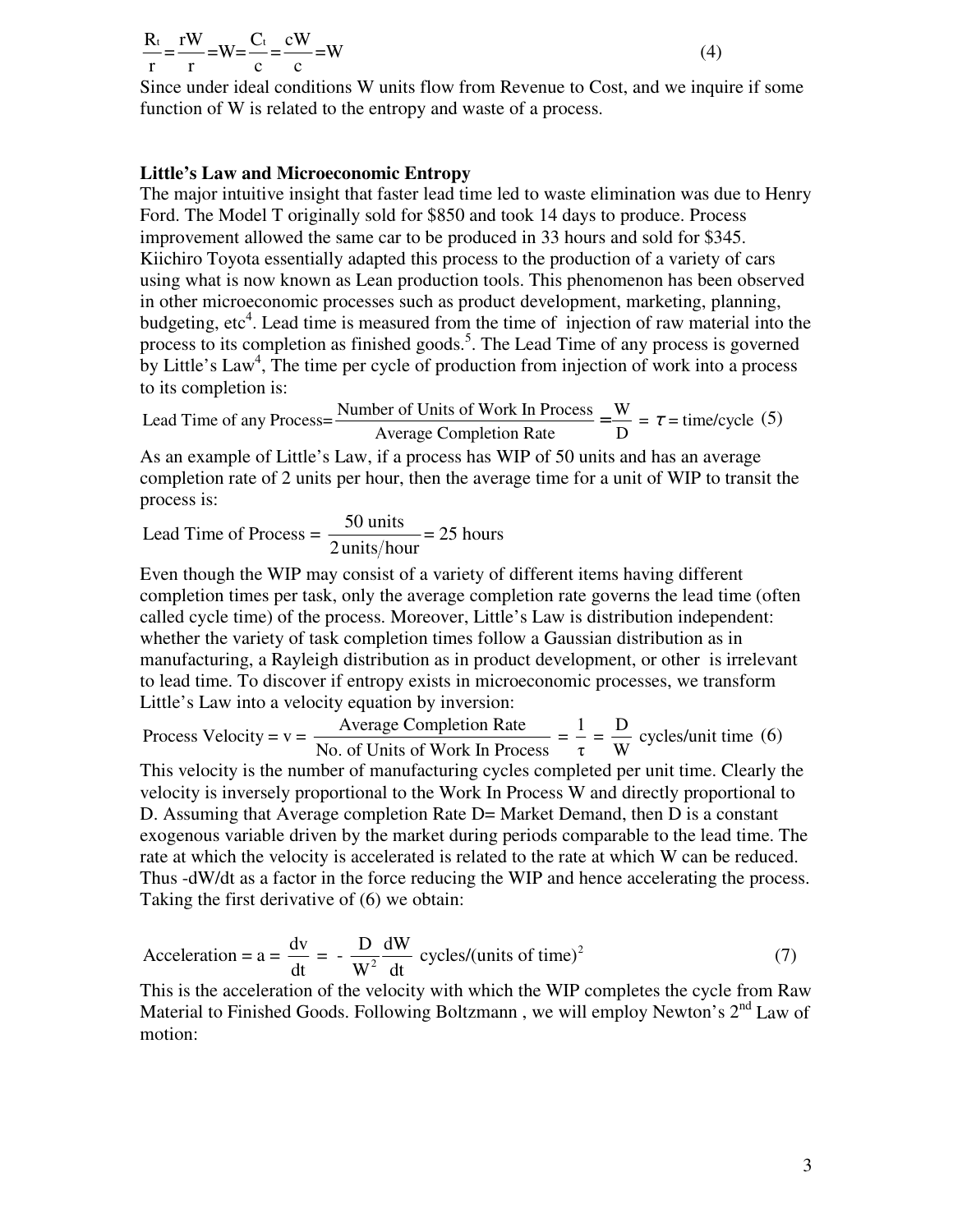Force =  $F = Ma = (Mass)(Acceleration)$ 2  $a = \frac{F}{M} = -\frac{D}{M} \frac{dW}{dM}$  $M$   $W^2$  dt we recognize  $-\frac{dW}{dx}$  as a factor in the force that is reducing WIP W dt (8)

It is already clear from Little's Law that an increase in W impedes acceleration of the velocity which is the same impact as mass in a mechanical system. The  $W^2$  factor is hence related to Mass. Since W is a pure number, *Mass is dimensionless* in a process. To determine whether the D factor is part of force or mass, we will calculate the energy to accelerate the WIP and require that the resulting units of measure be in energy... Let us follow a unit of WIP down the process. Since process improvement is continually reducing setup time, batch size and WIP etc, in time dt the unit will, on average, be slightly accelerated as it moves a distance ds down the process, reducing  $\tau$  hence increasing the number of cycles per unit time. We will require that energy be measured in units of relevant kinetic energy, i.e., proportional to the square of a velocity since mass is dimensionless. The amount of energy done in accelerating the WIP due to process improvement is then:

f i s s Energy =  $\int$  Fds, but if v is the velocity of the WIP, then ds=vdt, on a preliminary basis we select:

Mass= $M=W^2$  which is dimensionless since W is a dimensionless number

and F = -D
$$
\frac{dW}{dt}
$$
, then with v =  $\frac{D}{W}$  from (6) ds =  $\frac{D}{W}$  dt, therefore:  
\nEnergy =  $\int_{s_i}^{s_f} Fds = \int (-D\frac{dW}{dt})(\frac{D}{W}dt) = -D^2 \int_{w_i}^{w_f} \frac{dW}{W} = -D^2 (logW_f-logW_i)$  (9)

Mass is equal to  $W^2$  but the WIP W is a dimensionless number. Therefore energy  $\frac{1}{2}Mv^2$ 2 relevant to a process is thus measured in units of a velocity squared, (units/ $time$ )<sup>2</sup>. The alternative parsing of between Force and Mass in  $(10)$  is:

$$
M = \frac{W^2}{D}, F = -\frac{dW}{dt}, then
$$
  
Energy=
$$
\int_{s_i}^{s_f} Fds = \int_{s_i} \left( -\frac{dW}{dt} \right) \left( \frac{D}{W} dt \right) = -D \int_{w_i}^{w_f} \frac{dW}{W} = -D \left( \log W_f - \log W_i \right)
$$
 (10)

And the units of measure are inconsistent with a Kinetic Energy since there is no velocity squared and must be rejected based on the criterion of units of measure of Kinetic energy.

Equation (9) is similar in form to the entropy of an ideal gas under isothermal compression as derived in (3). Notice that in (9)  $D^2$  is a parameter, not a universal constant. Therefore, for a microeconomic process we set  $R=1$  and we have  $S= Entropy \rightarrow logV \rightarrow logW$  (10a).

Making the analogy that Volume $\rightarrow$ Amount of WIP W,(9) becomes: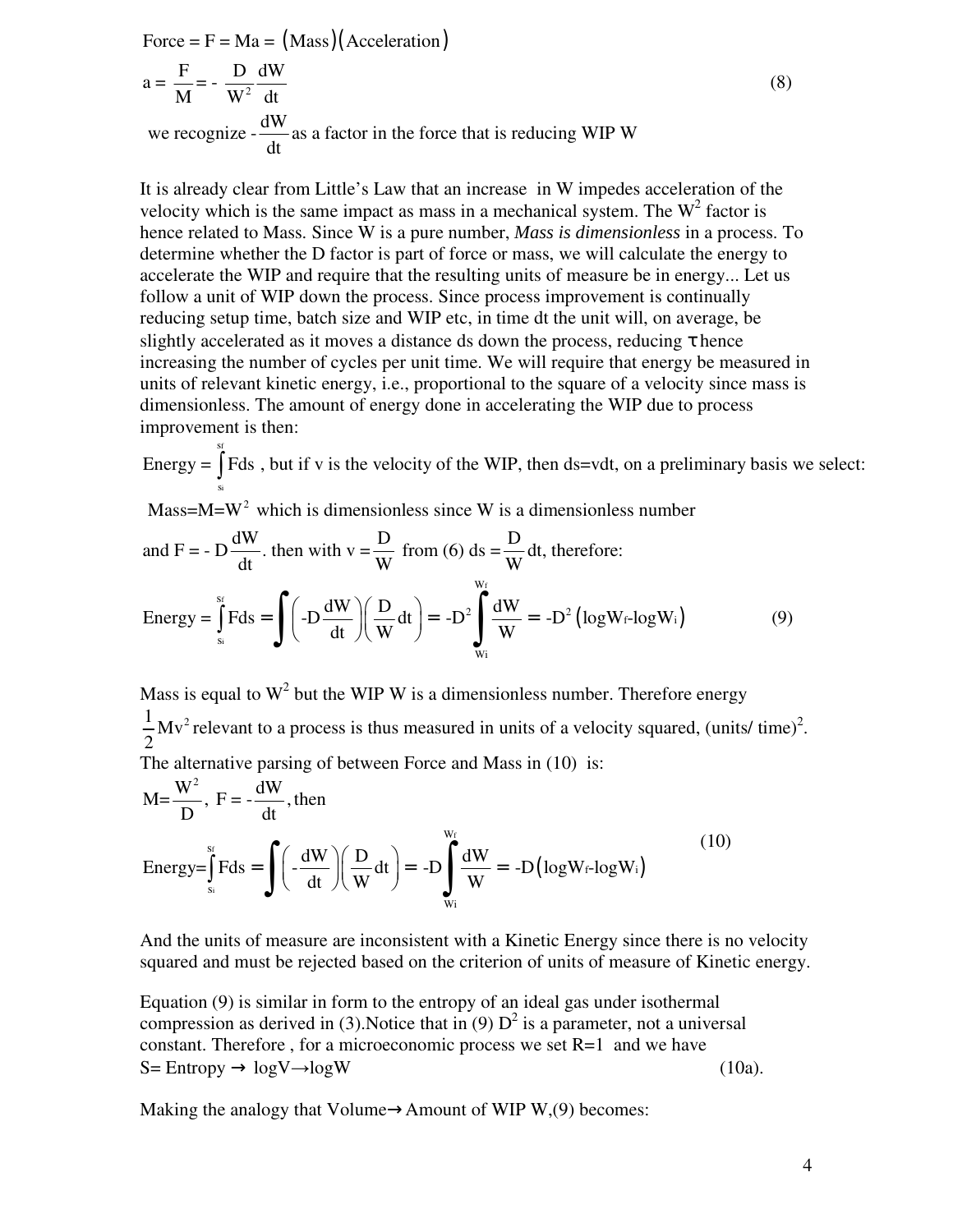$$
(\text{Energy}) = D^2 \log W = D^2 (\text{Entropy}) \tag{11}
$$

(Entropy)  $\frac{(\text{Entropy})}{(\text{Energy})} = \frac{1}{D^2} = \frac{1}{T}$  from thermodynamics, therefore the temperature of the process is:  $T=D^2$ , Energy)  $D^2$  T ∂ = ∂ (12)

The average velocity of a piece of WIP is, from Kinetic Theory:

$$
v = \sqrt{2.55 \frac{kT}{M}} \rightarrow \sqrt{2.55 \frac{kD^2}{W^2}} = \frac{D}{W} \sqrt{2.55 k} \text{ but}
$$
  
\n
$$
v = \frac{D}{W} \text{ according to Little's Law}
$$
 (13)

Thus the derivation of the entropy of a process in (9) leads to a velocity (13)which is in form consistent with both kinetic theory and queuing theory and lends credence to the result. While the value of the Boltzmann Constant of Business will have to be determined experimentally, had we chosen the form of (10), the equation of a velocity would have been of the form:

$$
v = \sqrt{2.55 \frac{kT}{M}} = \sqrt{2.55 \frac{kD^2}{W^2/D}} = \sqrt{2.55 \frac{kD^3}{W^2}} = \frac{D}{W} \sqrt{2.55 kD}
$$

Which form is not functionally consistent with velocity Law.

The equation (9) for the entropy of a business process is similar to that of Bryant(  $2007$ <sup>6</sup>. The speed of WIP passing through a process is independent of the dollar value of the cost when the WIP enters the process or the revenue when it exits. Because the velocity is independent of dollars, so is the internal temperature of the process. Discussion: The energy needed to accelerate a process is proportional to the reduction of logW, and we will now discuss the nature of this "energy".

#### **Information = Negative Entropy**

Let us compute logW of a process to determine its' relationship to process entropy and information. When, for example, we examine the total Work In Process W of a factory and distribution system, it consists of Q different types of components, subassemblies etc Then we can write:

W = w<sub>1</sub> + w<sub>2</sub> + ...w<sub>Q</sub> = 
$$
\sum_{i=1}^{Q}
$$
 w<sub>i</sub> where w<sub>i</sub> is the number of units of the i<sup>th</sup> component in WIP  
We can write this for Q = 2:

 $W = w_1 + w_2$ 

$$
W=w_1+w_2
$$
  
\n
$$
log_2 W = \frac{w_1+w_2}{W}log_2 W = \frac{w_1}{W}log_2 W + \frac{w_2}{W}log_2 W = -\frac{w_1}{W}log_2 (\frac{1}{W}) - \frac{w_2}{W}log_2 (\frac{1}{W}),
$$
 we will now add  $0+0$   
\n
$$
log_2 W = -\frac{w_1}{W}log_2 (\frac{1}{W}) - \frac{w_2}{W}log_2 (\frac{1}{W}) + (\frac{w_1}{W}log_2 w_1 - \frac{w_1}{W}log_2 w_1) + (\frac{w_2}{W}log_2 w_2 - \frac{w_2}{W}log_2 w_2)
$$
  
\n
$$
log_2 W = -\frac{w_1}{W}log_2 (\frac{w_1}{W}) - \frac{w_2}{W}log_2 (\frac{w_2}{W}) + \frac{w_1}{W}log_2 w_1 + \frac{w_2}{W}log_2 w_2
$$
 which can be generalized for Q

different components by defining the Probability that a unit of WIP is the i<sup>th</sup> product as  $p=\frac{W_i}{W_i}$ W

$$
\log_2 W = \sum_{i=1}^{Q} p_i \log_2 p_i + \sum_{i=1}^{Q} p_i \log_2 w_i
$$
 (14)

Note that the  $2^{nd}$  term can be written: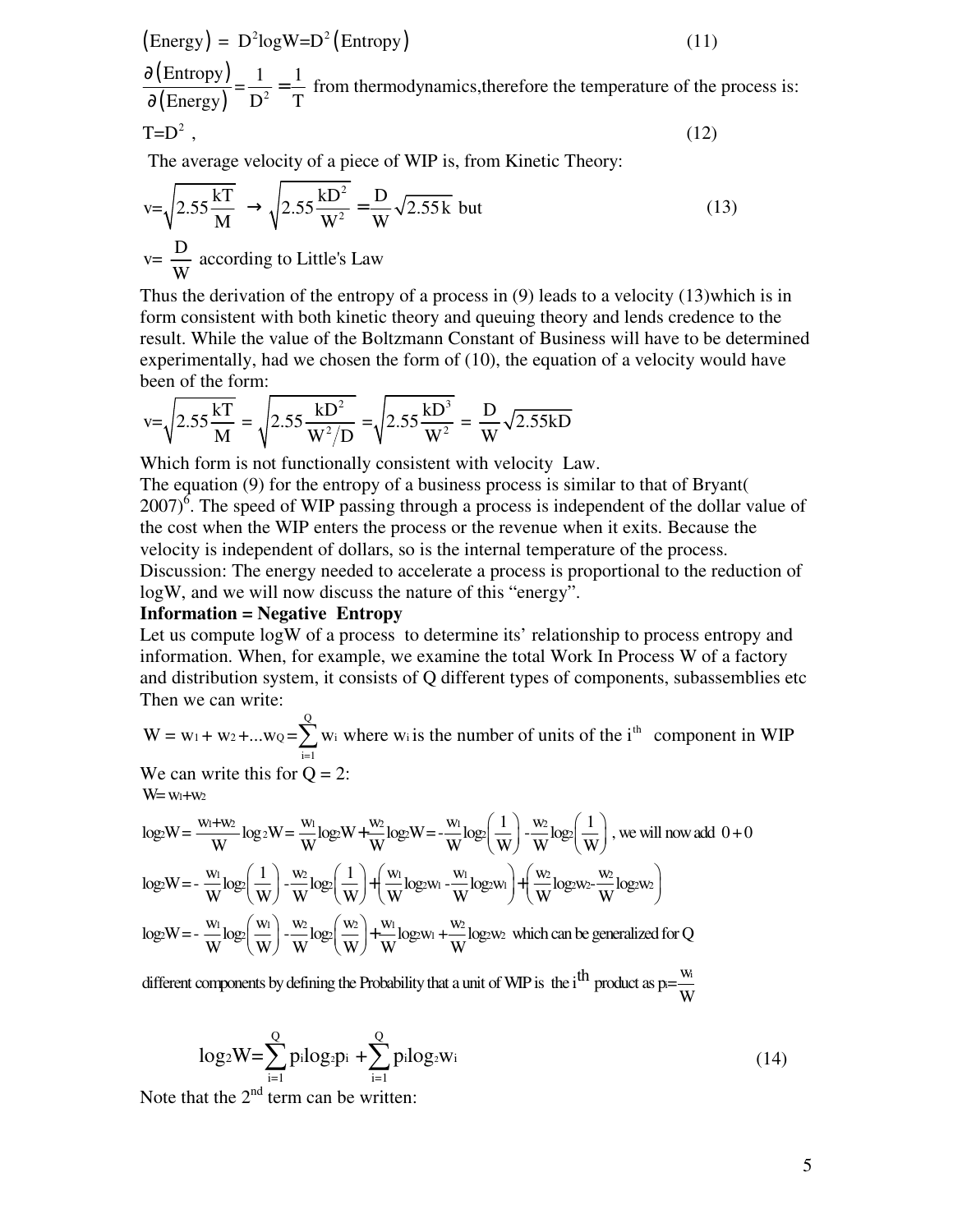$2w_1 - \epsilon \Delta p$  claim of  $10g_2 w_1 - \epsilon \log_2 w_1 - \epsilon \log_2 c$  value of  $10g_2$ Q  $\sum_{i=1}^{\infty}$  pilog<sub>2</sub>w<sub>i</sub> = expectation of log<sub>2</sub>W<sub>i</sub>= $\epsilon$ log<sub>2</sub>W<sub>i</sub> = average value of log<sub>2</sub>W<sub>i</sub> i=1

We can therefore write  $(14)$  as:  $log_2 W = H_0 + \varepsilon_0 log_2 W_i$  (15)

$$
W = 2^{H + \varepsilon \log_2 W i} = 2^H 2^{\varepsilon \log_2 W i}
$$
\n<sup>(16)</sup>

**Information and Generalized Entropy:** The first term of (15) is also known as the Shannon equation of Information in bits. Thus the nature of the work required for the reduction of logW necessary to accelerate the process is equivalent to the increase in information added to the process. Shannon's relation will be developed from first principles below. Since the first term in (15) is entropy bits, so must be the second term. Hence we refer to (15) as the Generalized Entropy of a Process.

#### **Discussion of Terms:**

We can most easily explain the role of each term in  $(15)$  by considering limiting cases. *Complexity:* Let us assume that each of the Q items of WIP W had about the same quantity of units  $w_i = W/Q$ . Then the probability of occurrence or the i<sup>th</sup> item is  $p_i = w_i/W = .1/Q$  and:

$$
H_0 = -\sum_{i=1}^{Q} p_i \log_2 p_i = -\sum_{i=1}^{Q} \frac{1}{Q} \log_2 \left(\frac{1}{Q}\right) = \frac{1}{Q} \log_2 \left(\frac{1}{Q}\right) + \frac{1}{Q} \log_2 \left(\frac{1}{Q}\right) \cdots Q \text{ terms}= \log_2 Q
$$

Therefore, *H measures the variety of internal products in WIP needed to deliver m different end products to the customer*. The larger is H, the more setups will be required to meet demand, hence the greater the non value add cost of setup time, and accompanying scrap as well as the cost of tooling, dies, etc. As Q is reduced, more volume is driven through fewer part numbers leading to lower procurement costs, with similar impact on non-manufacturing processes.

*Lean:* The second term in (15) can similarly be understood. Assume i that  $p_i=1/Q$ ,  $w_i = W/Q$ , then:

$$
\epsilon log_2 w_i = \sum_{i=1}^Q {p_i log_2 w_i} = \sum_{i=1}^Q {\left(\frac{1}{Q}\right)} log_2 {\left(\frac{W}{Q}\right)} = \left(\frac{1}{Q}\right) log_2 {\left(\frac{W}{Q}\right)} + \left(\frac{1}{Q}\right) log_2 {\left(\frac{W}{Q}\right)} + \cdots Qterms = log{\left(\frac{W}{Q}\right)}
$$

Therefore the *second term* **elogion** *elementing the average amount of WIP per part number*. Thus the larger is  $\epsilon \log_2 w_i$ , the larger will be the waste due to scrap, rework, warehouses, distribution centers, transport, and IT systems, and all related indirect personnel to control and store all the material as well as expediting expense to compensate for long lead times. We will see in (22) below that in manufacturing this  $\epsilon$ log<sub>2</sub>w<sub>i</sub> term is primarily driven by setup time, machine downtime, and quality defects. If the setup time can be driven to zero, then according to the Patell-George equation( see (23) below)  $w_i=1$  and since  $log(1)=0$ , (15) becomes:

$$
W = 2^{H + \epsilon \log_2 W i} = 2^H 2^{\epsilon \log_2 W i} = 2^H 2^0 = 2^H
$$
\n(17)

In such an instance, there is only one unit per part number hence  $p_i = 1/Q$ , H=log2Q and  $W=Q$  as required. In non manufacturing processes, this  $\epsilon log_2 w_i$  term is primarily driven by defects and non value add costs<sup>7</sup>. Thus adding information to the process to reduce setup time, defects, etc reduces generalized entropy and waste

Conclusion: Every practitioner of Lean Six Sigma<sup>8</sup> process improvement will agree that large WIP is due to a bad process and causes waste. Less well known is the impact of internal complexity<sup>9</sup> upon waste which is the subject of a case study below. Both forms of waste must be comprehended in any theory of microeconomic waste.

We have derived an equation (15) in which the two sources of waste appear co-equally important. We now have determined the internal entropy of a process. To determine the waste that can be eliminated and apply equation (2) we must determine  $T_c$ , the cold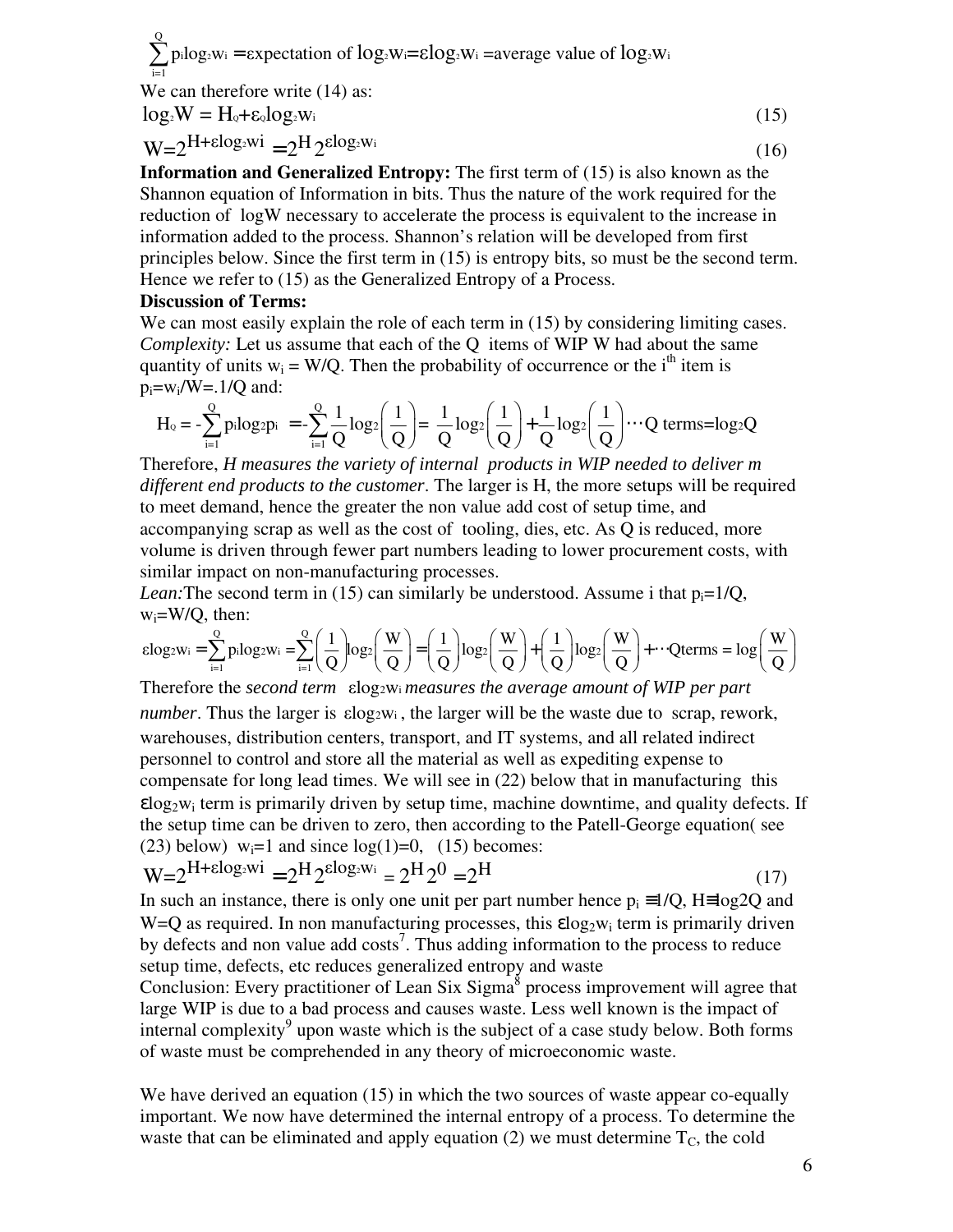temperature, which when multiplied by the generalized entropy will yield the waste in a process.

Referring to equation (4)

 $W = \frac{C_T}{C}$ , where  $C_T$  is the cost per turn and c is the averge cost per unit c

 $log W = (Generalized Entropy) = log C<sub>T</sub> - log c$ 

Now the waste cost  $Cr$  is analogous to the waste heat Energy  $Qc$ .

Cost per unit c is not a function of  $C_T$ . Thus the temperature is:

$$
\frac{\partial \left( \text{Entropy} \right)}{\partial \left( \text{Energy} \right)} = \frac{\partial \left( \text{Generalized Entropy} \right)}{\partial C_{\text{T}}} = \frac{\partial \left( \text{logW} \right)}{\partial C_{\text{T}}} = \frac{1}{C_{\text{T}}} + 0 = \frac{1}{T_{\text{cost}}}
$$
  
T<sub>cost</sub> = C<sub>T</sub> (18)

Recall that the company turns inventory Z times per year. Therefore the waste per year is: **Grand Conjecture of the Thermodynamics of Profit** 

Waste per year  $\geq ZC_T({k_cH_e+k_w\epsilon_olog_2w_i}) = (COGS)({k_cH_e+k_w\epsilon_olog_2w_i})$  (19) Where  $ZC_T$  = \$Cost of Goods Sold per year,  $k_C$  is the Boltzmann constant of internal Complexity and  $k_W$  is the Boltzmann constant of WIP. The values of  $k_C$ ,  $k_W$ , and whether  $k_C=k_W$  must be determined empirically. The guiding principle is that the reduction of generalized entropy is the key to the elimination of microeconomic waste and increase of profit just as increase in combustion temperature and reduction of entropy is the guiding principle of heat engine design.

## **Equation of Profit :**

 $\text{Increasing Profit} = \Delta \text{Profit} = (\text{Waste})_{\text{Initial}} (\text{Waste})_{\text{Final}}$  (20)

The Equation of Profit clearly must be tested against case studies.

 Over time, the Revenue and Cost of Goods Sold will increase or decrease significantly. The increase in operating profit from the first period to the last is thus due to both the reduction of internal waste plus the increase in revenue times the Operating Margin in the final period:

## **Equation of Profit**

∆Profit= Reduction in Waste at initial revenue + Profit due to Revenue Growth

 $\Delta$ Profit = Rev: $\{(1\text{-}GPM_i)(k_cH_i+k_w\epsilon log_2w_i) - (1\text{-}GPM_f)(k_cH_i+k_w\epsilon log_2w_f)\} + \Delta$ Rev $(OM_f)$  (21)

As the Patell-George (22) equation shows, if no lean initiative is launched and the volume doubles the WIP per part will also double. However, if a lean initiative were launched, and setup times and batch sizes were cut in half, the total WIP and hence waste would remain constant. Thus we would divide  $w_f$  by the growth in COGS to obtain the same waste impact.

## **Empirical Estimation of Boltzmann Constants of Business,**  $k<sub>C</sub>$  **and**  $k<sub>W</sub>$

For equation (21) to be useful to predict potential profit increase due to process improvement, we must estimate the magnitude of  $k<sub>C</sub>$  and k<sub>W</sub>

## **Case Study 1:(Client name withheld) : External Complexity reduction**

A \$ 4 Billion revenue computer products company was losing money on a product line that consisted of  $m<sub>initial</sub> = 3500$  different end items. The new CEO reduced the number of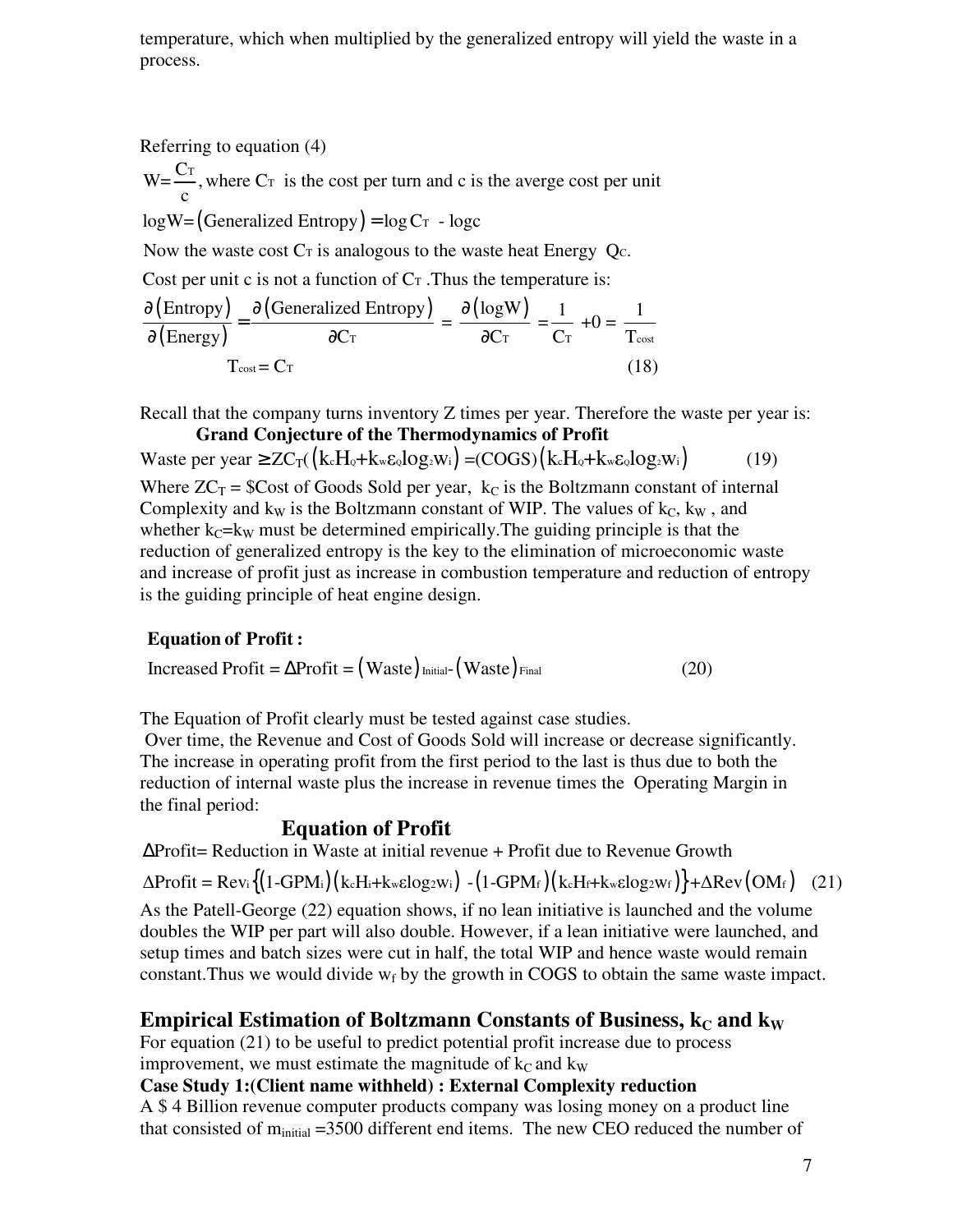part numbers offered to customers to  $m_{final} = 499$ . The gross profit increased from 32% to 43%, due to a 32% reduction in labor and overhead cost. The Operating profit increased from -6% on sales of \$2750 to +9% on sales increase of \$1300 Million . No data on WIP per part was available, but it was believed these two terms were about equal since no lean initiative was launched. The distribution of part numbers in WIP was fairly uniform, hence  $H_i \cong \log m_i \cong \log m_f$ . With these uncertainties, the Equation of Profit yields:  $\Delta \text{Profit} = $4000(0.09) - $2700(-0.06) = $522$ 

 ${522} = 2700{(0.32)(k \log 23500) - (0.43)(k \log 2500)} + (1300)(0.15)$ 

 $522 = 2700\text{k} \cdot \{8.0 - 5.1\} + 195$ 

k<sub>c</sub>=0.067 per bit

*Return on Investment of the inititiative*:>300% per year

### **Case Study 2: United Technologies Automotive, H&F div(PTG): Lean Initiative**

The company produced m=168 different products with an average cost per part of \$50 and operated at 10.5% GPM. Because internal components were qual tested and approved by clients such as Ford, GM etc negligible opportunity for internal complexity reduction existed. Rather that waste had to be eliminated via classical Toyota Production system lead time reduction. The setup time at key workstations was reduced from an average of 2 hours to approximately 10 minutes. The resulting gross margin increased from 12.0% to 19.5%. Operating margin grew from 5.4% to 13.8%. Sales grew from \$144 million to \$311million. Cost of Goods Sold rose from \$127.4 Million to \$250.6Million for a growth factor of 1.96. Initial  $WIP = $5.79$ million, w<sub>i</sub>= 689. Final  $WIP = $3.797$ million with  $w_f$  = 452  $\rightarrow$  230 with the 1.96 COGS growth factor. The Equation of Profit (21) yields:

 $\Delta$ Profit = 42.9 million-7.89=35.03 million

 $\Delta$ Profit = Rev: $\{(1\text{-}GPM_i)(k$ w $\epsilon$ log2Wi)  $-(1\text{-}GPM_f)(k$ w $\epsilon$ log2Wf $)\}+\Delta$ Rev $(OM_f)$ 

 $35.03 = k_{\rm w} (144) \{ (1-0.12) (\log_2 689) - (1-0.195) (\log_2 230) \} + (311-144) (0.138-0.054)$ 

 $21.0 = k_{w} (1195-909)$ 

 $k_w = 0.074$  per bit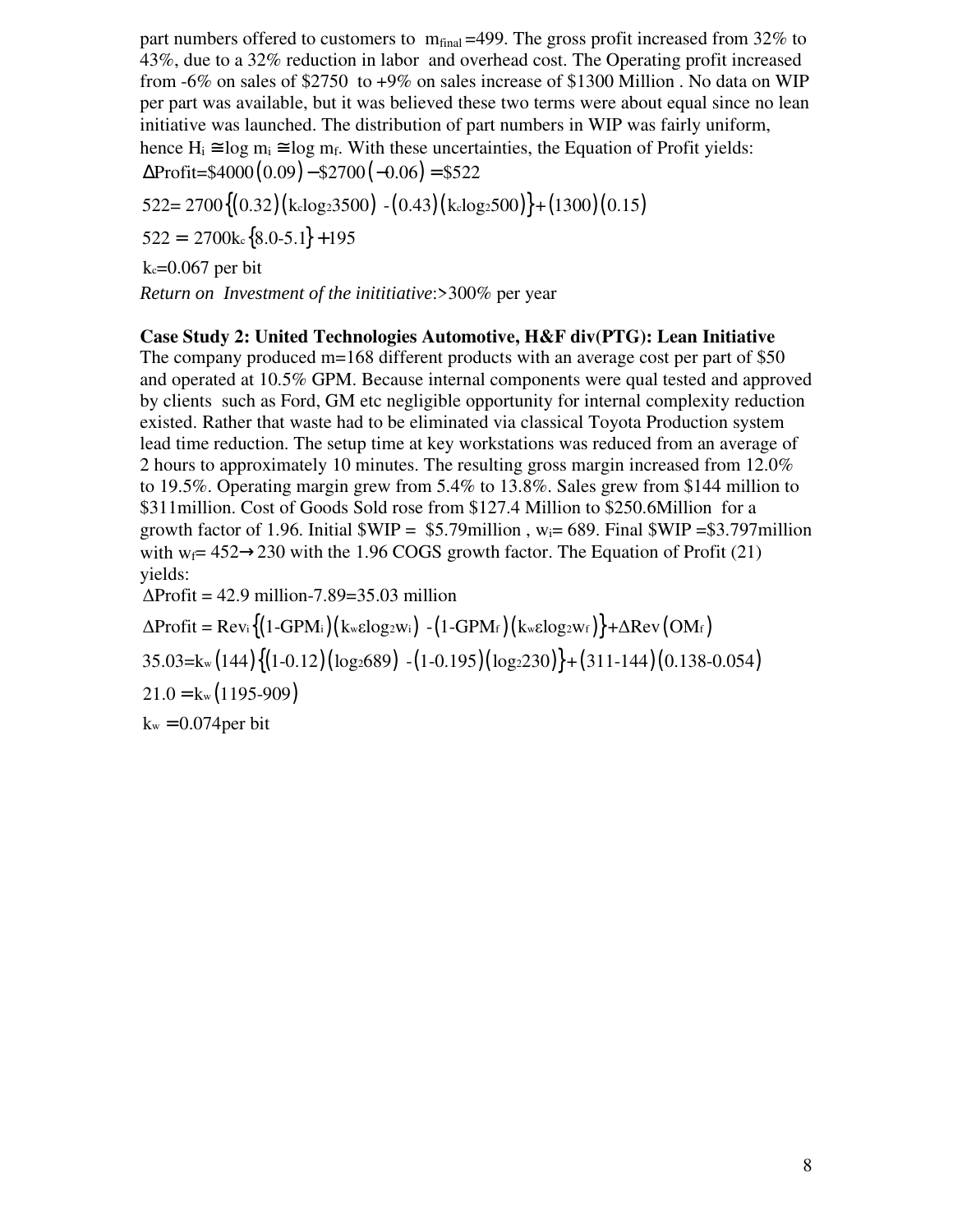# Elimination of Non Value add costs through 67% WIP reduction



Discussion: It appears that complexity reduction, when applicable, is comparable to lean in eliminating non value add cost since  $k_w \cong k_c$ . However, these case studies were the only data at hand and metrics were not in place to assure accuracy. Clearly about 30 properly measured case studies will be required to make reliable estimates of  $k_w$  and  $k_c$ .

 The cost reduction can only proceed until all waste is removed and only the value add cost remains. In a manufacturing process this sets  $w_f$  in (9) at Q. In a transactional process this sets  $w_f$  at the number of workstation in the process. Equation (21) predicts that complexity reduction which reduces Q is just as powerful as Lean initiatives which reduce  $w_i$ . This is also evident from the Patell-George<sup>10</sup> equation for factory WIP:

$$
FactoryWIP \ge \frac{QASD}{1-X-PD} + QA \tag{22}
$$

One can see that reducing the number of different part numbers Q by 50% reduces WIP by 50%, whereas reduction of setup time by 50% reduces WIP by very nearly 50%

because 
$$
\frac{QASD}{1-X-PD} \gg QA
$$
 (23)

#### **Driver of Process Improvement: Information is Negative Entropy**

.

But what are the connections with Entropy of initiatives such as Lean, Six Sigma and Complexity reduction? We will show that these initiatives inject Information into the process, and that Information is in fact Negative Entropy which reduces waste. Let's first define what we mean by Information. Information tells us something unexpected, i.e., there is a "surprise". The Ford Model T line held no surprise...every car coming off the line was an identical Black Model T, every flywheel magneto was the same with 100% probability, and hence no information was to be gained by looking at the next car or component coming off the line. But what if you were told that it was July  $4<sup>th</sup>$  in Dallas and there was four feet of snow on the ground...this highly improbable event would be very surprising and hence convey huge information. Therefore we conclude that the *amount* of Information is inversely related to the probability of the event. It is also reasonable that, whatever the functional form of Information may be , if two independent events, 1 and 2 happen, the total information is the sum of their separate Information  $I_1$  and  $I_2$ , i.e.,  $I_{1\&2} = I_1 + I_2$ . But the probability of independent events 1 and 2 both happening is the product of their probabilities  $p_1_{\&2} = p_1 p_2$ . So we need some function for Information I such that:  $I_{1\&2}$  (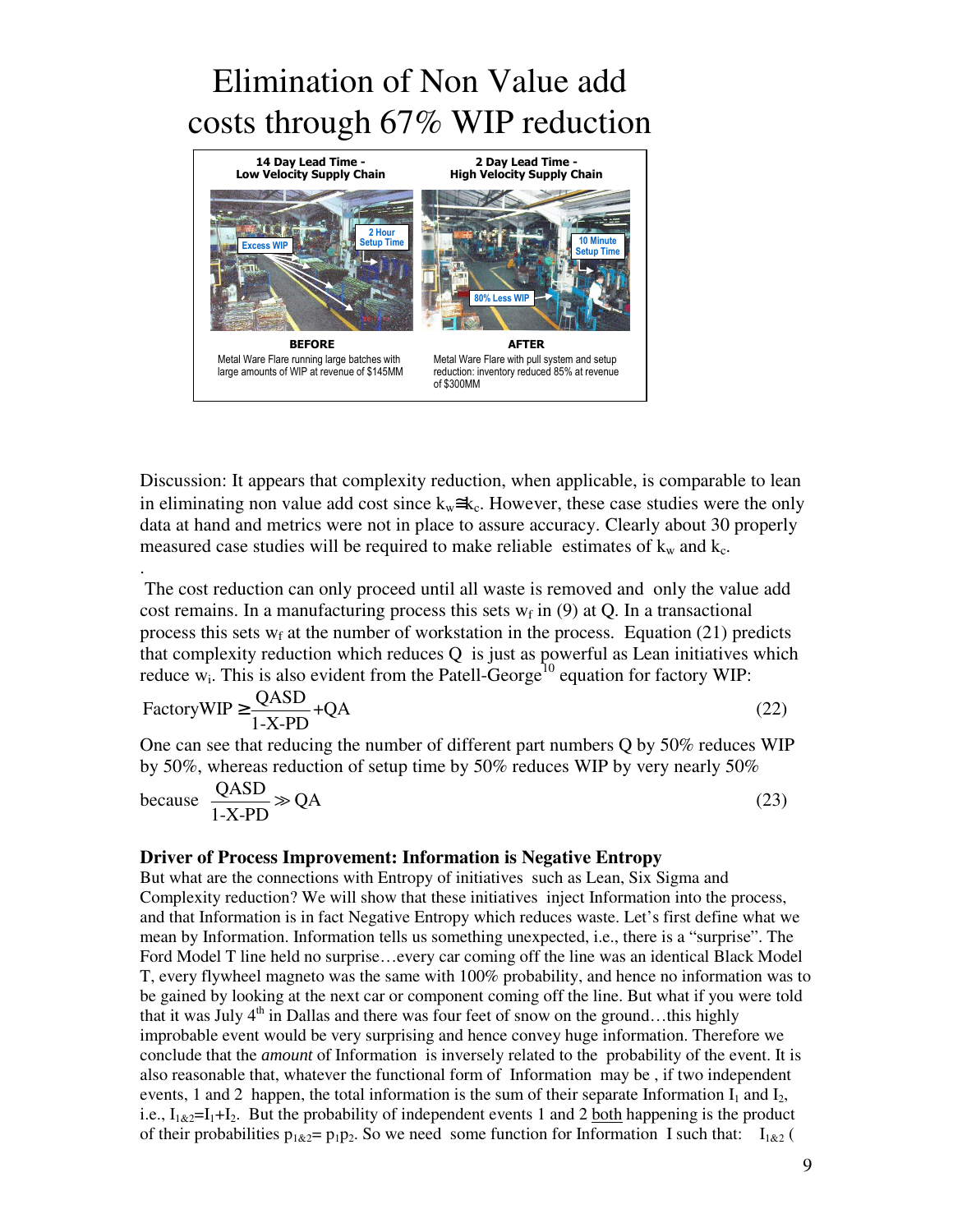$p_1p_2$ ) =I<sub>1</sub>( $p_1$ )+I<sub>2</sub>( $p_2$ ) and the only function which satisfies this requirement is I = log(p) since  $log(p_1p_2) = log(p_1)+log(p_2)$ . Therefore  $I(p)=log(p)$ . But since we want the Information to be larger if the probability is smaller we will define  $I(p)=log(1/p)$  = -logp which is still OK since  $log(1/p_1p_2)=log(1/p_1)+log(1/p_2)$ . The *average* amount of information among N choices is, like any other average, is just the sum of the probability of each choice times the value of each choice:

$$
H = -\sum_{i=1}^{N} p_i I_i = -\sum_{i=1}^{N} p_i \log_2 p_i
$$
 (24)

Equation (6e) is known as the Shannon equation of Information.

But how does Information relate to a company? Assume a company produces two products, product 1 in quantities  $n_1$  per month, and product 2 in quantities  $n_2$  per month, where  $n_1 + n_2 = D$ total units produced per month. The actual demand of the market for the two products is random, and results in a variety of possible sequences such as :

$$
\begin{array}{c} 1121221122212212 \\ 2211212211121221 \\ 2122122111211212 \\ \phantom{1111} ,\, \phantom{11111} ,\, \phantom{1111111} ,\, \phantom{11111111} ,\, \phantom{11111111111111} \end{array}
$$

The market makes N Choices monthly (in this case, the unit of time is a month) of either 1 or 2. Each sequence is a state of the market in the sense of Gibbs .The number of *distinct* sequences or "messages" sent by the market, to be satisfied by the company, is calculated by the usual combinatorial formula<sup>11</sup>:

Number of Distinct Messages=M=
$$
\frac{D!}{n_1!n_2!}
$$
= $\binom{D}{n_1}$ = $\frac{D!}{n_1!(D-n_1)!}$  (25)

We will follow the trail Boltzmann's has already blazed by taking the logarithm of the number of states, which in the business case is the number of distinct messages from the market: According to Stirling's formula, to first order<sup>12</sup>:

$$
log_2D! \cong Dlog_2D - D, \text{ note that } D = (D-n_1) + n_1 = n_2 + n_1
$$
  
\n
$$
log_2M = (Dlog_2D - n_1log_2n_1 - (D-n_1)log_2(D-n_1))
$$
  
\n
$$
log_2M = (((D-n_1) + n_1)log_2D - n_1log_2n_1 - (D-n_1)log_2(D-n_1))
$$
  
\n
$$
log_2M = -((D-n_1)log_2(\frac{D-n_1}{D}) + n_1log_2(\frac{n_1}{D}))
$$
, multiplying by  $\frac{D}{D}$ , obtain:  
\n
$$
log_2M = -D((\frac{D-n_1}{D})log_2(\frac{D-n_1}{D}) + (\frac{n_1}{D})log_2(\frac{n_1}{D}))
$$
, let  $p_1 = \frac{n_1}{D}$ ,  $p_2 = \frac{N-n_1}{D}$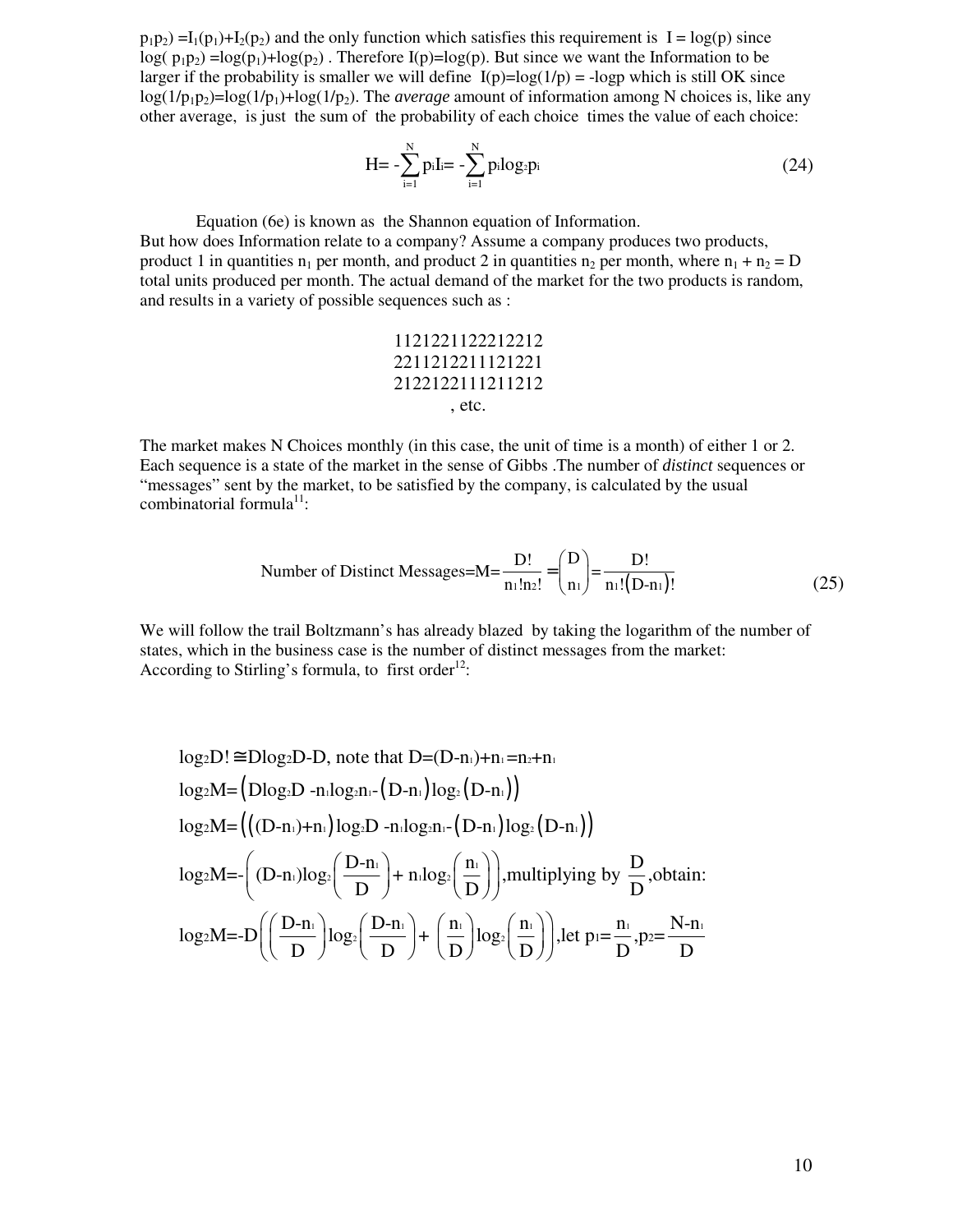$$
\log_{2}M = D\left(-\left\{\text{p} \cdot \log_{2}p_{1} + \text{p} \cdot \log_{2}p_{2}\right\}\right) \to D\left\{-\sum_{i=1}^{m} \text{p} \cdot \log_{2}p_{i}\right\} = DH_{m} \text{ for } m \text{ products,}
$$
\n(26)

 $M=2^{DH_m}$  = Number of Distinct Messages M due to m different products

Notice that Shannon's equation for Information popped up naturally. The market is making D variety choices per month, selected from one of the m products, each with information  $H_m$ . The M messages per month corresponds to the number of states per month .

$$
H_m = -\sum_{i=1}^{m} \text{p} \cdot \text{log} \text{p} \cdot i = \text{Shannon Information in Bits per Choice}
$$

Transmission Rate of Market  $\rightarrow$  DH<sub>m</sub> $\rightarrow$   $\left( \frac{\text{Choices}}{\text{Stes}} \right)$   $\rightarrow$  Variety Bits per Month (27)  $\rightarrow$  DH<sub>m</sub>  $\rightarrow$   $\left(\frac{\text{Choices}}{\text{Month}}\right)\left(\frac{\text{Bits}}{\text{Choice}}\right)$   $\rightarrow$ 

Thus the market is acting like a communication system, transmitting  $D<sub>H</sub>$  bits of information per month about the variety of products it wants to buy which the company presently offers. Referring to the early automotive market, initially the market demanded utility transportation and Ford responded with m=1 in the form of the Model T. As the technology of cars improved from 1908 to 1925, Ford continued on with m=1 whereas the market demanded variety as brilliantly offered by Sloan of GM where m>5, and the seemingly impregnable Model T was quickly destroyed<sup>13</sup>. Thus the market began sending more complex messages, which will be discussed in the next section.

**How does Lean Six Sigma and Complexity Reduction add information to a process?**  When processing in batches of quantity B, how much information is added by selecting a given product to setup and run? Let us assume that a factory consists of A workstations, each of which processes  $Q/A = N$  part numbers. Clearly if there are N products produced at a given workstation, the decision to select one creates  $H_N$  bits of information. However, the probability is 1 of running that product for the rest of B-1 units in the batch. Therefore, the B-1 units add zero information. As the setup time is cut in half, the batch size can be cut in half and still maintain the same production rate according to (22). Now however we add information twice as often because we select the particular product of the N possibilities twice as often. In general, the information supplied to the process is thus:

I<sub>N</sub>=Information in production of N Products per month= $\frac{N}{D}$ H<sub>N</sub> B

 $B \ge \frac{SD}{4 \times SD} + 1$  according to Patell-George, where S=Setup Time, X=scrap rate, 1-X-PD  $\geq \frac{10}{1+100} +$ 

P=Processing time/Unit, D=total demand in units/unit time, hence

$$
I_N = \frac{N}{\left(\frac{SD}{1-X\text{-}PD} + 1\right)} H_N \to NH_N \text{ as } S \to 0
$$
 (28)  
and for A workstations, AN=Q which is necessary to produce m external  
products for customers  
ANH<sub>N</sub>  $\to$  QH<sub>N</sub>=H<sub>m</sub> (28a)

and for A workstations, AN=Q which is necessary to produce m external

products for customers

$$
ANH_N \to QH_N = H_m \tag{28a}
$$

Thus the goal of the Toyota Production system to respond "Just In Time" and produce only what is needed when it is needed is equivalent to an information flow within the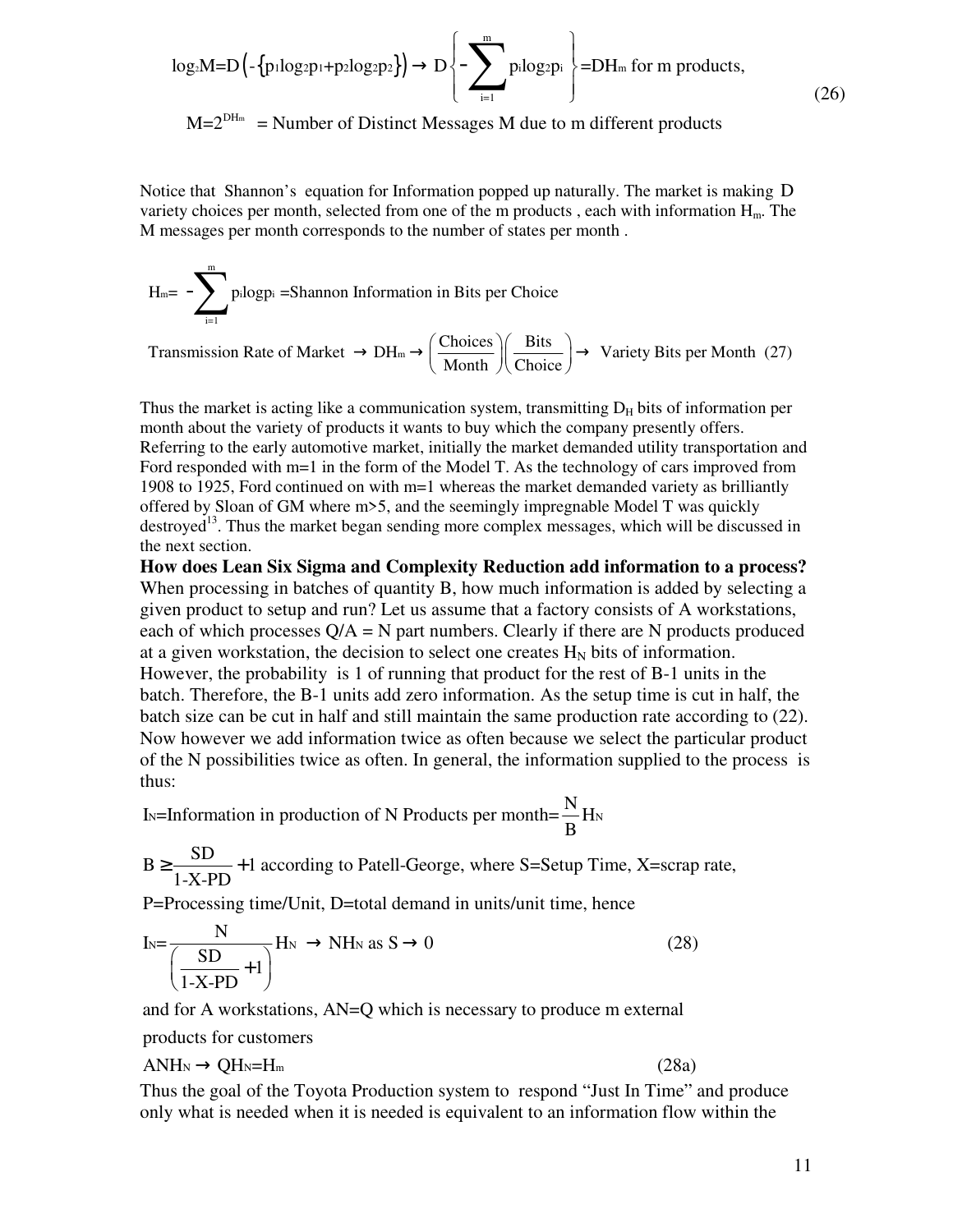factory which matches market demand. In regard to entropy due to average WIP, Lean Six Sigma process improvement results in: :

$$
S_{\text{initial}} - S_{\text{final}} = c_0 k w \epsilon_0 \left( \log_2 w_{\text{initial}} - \log_2 w_{\text{final}} \right) \tag{29}
$$

$$
S_{initial} - S_{final} = c_0 k w \epsilon_0 \left( \log_2 \left( \frac{S_{initial} D}{1 - X_{initial} - P_{initial} D} + 1 \right) - \log_2 \left( \frac{S_{final} D}{1 - X_{final} - P_{final} D} + 1 \right) \right)
$$
(30)

Applying *Lean* initiatives such as driving S→0 drives entropy related to WIP→0 and leaves only the entropy related to  $H_m$  due to the *Complexity* of parts . The addition of information by lean as a means of reducing entropy is merely one example of a general theory propounded by the Physicist Leon Brillouin in which he coined the term *Negentropy* for Information since it is Negative Entropy as is seen in (30) as the amount of entropy subtracted by addition of process information.

**Conclusion:** The Equation of Profit predicts that waste follows a logW curve, and management has the following opportunities and guides for profit improvement:

- 1. **Complexity Reduction:** The impact of the Cost of Complexity must viewed as yet another source of profit improvement of equal magnitude to Lean Six Sigma initiatives. and must drive Product Portfolio (Case 1) as well as internal standardization initiatives
- 2. **Return on Investment:** Based on the case studies presented the ROIC exceeds 300% per year compared with an ROIC of 10.2% for the S&P 500.
- 3. **Great Gains are from High, not Low Hanging Fruit:** The Equation of Profit predicts that waste will follow a logW curve. Hence the gains from modest reductions of WIP are negligible but a reduction of WIP of greater than 70% will yield very significant returns per the Equation of Profit . Thus the "high hanging fruit" are biggest as is depicted by the log curve below and limited by  $W_{final}$  in (9).





Thus the goal of Toyota to drive WIP to Q, that is one unit of each item, which has been so puzzling to many executives, can be understood.

4. **The Corporation as an Information System:** The market is transmitting DHm bits per month per (27). The company receives information at this rate, and processes it per (28) for example. If the company can apply process improvement such that the rate at which the company internally processes information matches the rate of transmission from the market, all related waste is eliminated. The Toyota Production system is therefore a method of maximizing the external entropy with which the company(28) so that it exactly responds to the market (27)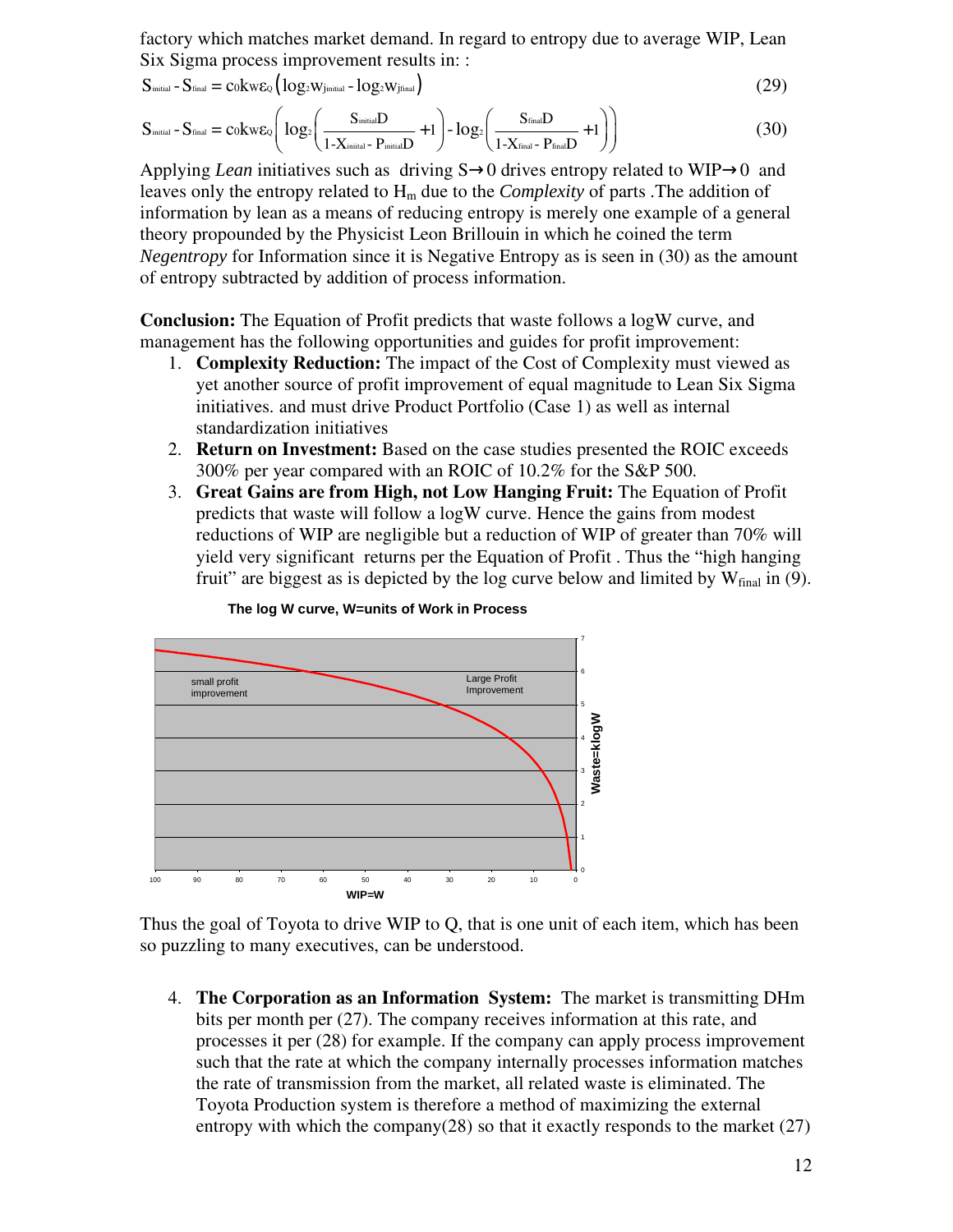while minimizing the internal entropy  $(15)$  and waste  $(21)$  by reductions of logW thru reductions of W via process improvement

5. **Boltzmann Constant of Business Processes:** The case studies indicate that the generalized entropy  $k_cH + k_w \mathcal{E} \log w_i$  is related to the waste in a process through  $k_c$ and  $k_w$  respectively which are of the order of magnitude of 0.07 per bit.

**Next Steps:** Additional data will be collected on properly instrumented companies to refine the value of Boltzmann's constant of Business and confirm the Equation of Profit. Those who wish to cooperate in the study should contact the author at entropy3141@yahoo.com).

Acknowledgement: The author wishes to thank John Bryant for critical insights, and Professor George Judge of the University of California at Berkeley for his encouragement and to his Econometrics students Professors Marian Grendar (Faculty of Natural Sciences, Bel University), Nile Hatch (Marriott School of Business, Brigham Young University), Amos Golan (Dept. of Economics, American University) as well as Dinesh Rajan (Dept of Electrical Engineering, SMU) and Kent Hornbostel (Dept of Physics, SMU). However, they are not responsible for any errors contained herein. The author also wishes to thank the participants in the MIT conference of April 18, 2007 for useful comments which have been included in this version of the paper.

<u>.</u>

<sup>9</sup> George and Wilson (2004), Conquering Complexity in Your Business, McGraw Hill

 $11$  Walpole, Ronald et al 2002 "Probability and Statistics for Engineers and Scientists" p.37

*Statistical and Thermal Physics*, pp 613-614 for an investigation of the accuracy of Stirling's formula.  $13$  LAI paper 2007 op cit

## **Appendix 1**

## **Demonstration that Shannon Entropy is an approximation of Boltzmann Entropy**

Boltzmann Entropy=S=klog  $\Omega$ , where  $\Omega$ =Number of distinct States

Take the simplest case where there are N total products shipped in a given month consisting of M= 2 types, where  $n_i =$  number of the i<sup>th</sup> product shipped in a month.

<sup>&</sup>lt;sup>1</sup> Director, Institute of Business Entropy, Dallas, TX; Founder, The George Group

<sup>&</sup>lt;sup>2</sup> Fermi, Enrico 1956 "Thermodynamics", Dover

<sup>&</sup>lt;sup>3</sup> Work In Process are the units of work that have been released into production from Raw Material but have not yet become Finished Goods, and appears in a footnote in the 10K of public corporations.

*<sup>4</sup> Lean Six Sigma for Service* and *Fast Innovation* by George et al

<sup>&</sup>lt;sup>5</sup> MIT LAI paper 2007: George, Works, Maaseidvaag, "The Application of Lean to Knowledge Processes"

<sup>6</sup> Bryant, John *A Thermodynamic Theory of Economics*, page 11, equation (3.26) the International Journal of Exergy, published by Interscience Publishers *Int. J. Exergy, Vol 4, No. 3, pp.302-337.* 

 $7$  Op cit

<sup>8</sup>George 2002, Lean Six Sigma, McGraw Hill

<sup>&</sup>lt;sup>10</sup> US Patent 6,993,492 issued Jan 31, 2006.

<sup>&</sup>lt;sup>12</sup> Stirling's formula is only in error by 1% when the number of products shipped per month is D=10, and of course is entirely negligible for most companies when D>>10. See Reif, F 1965, *Fundamentals of*